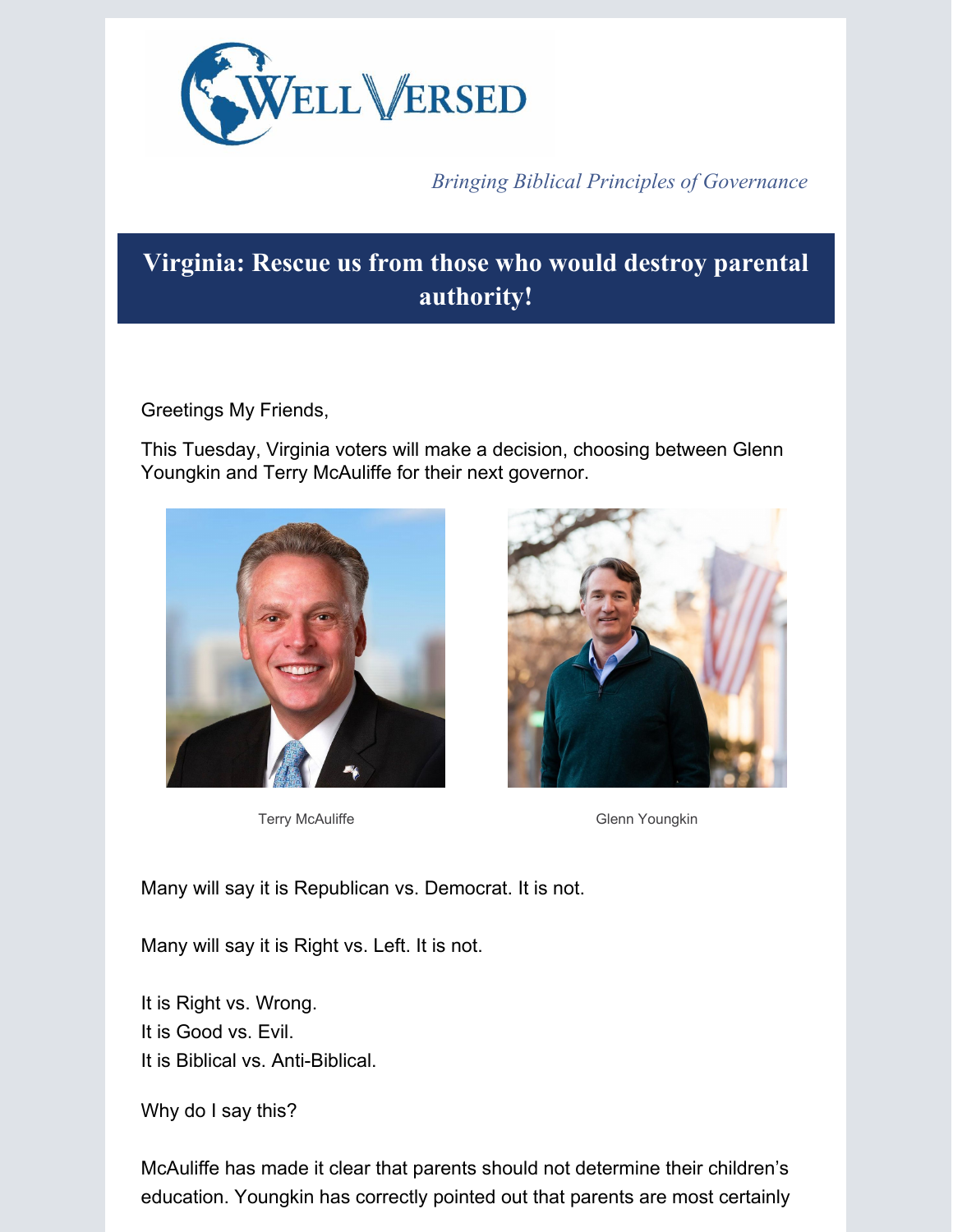to determine their children's education. Youngkin is right. McAuliffe is violating everything the Bible teaches on this subject.

The Well Versed team was just in the Fairfax County / Loudon County area in Virginia which has become the epicenter of the battle over our children. We met with many godly parents. They "get it." May God help the Commonwealth of Virginia to deliver a strong blow to the evildoers who would destroy parental authority, and to our national so-called "leaders" –such as Attorney General Merrick Garland and the National School Board Association – who have so maliciously labeled legitimately concerned parents as "domestic terrorists." Who are the real terrorists? The real terrorists are those who would destroy parental authority.

## **BACKGROUND:**

My late wife and I adopted four children. When one of my sons was in third grade, he was to receive special counseling from a public school. I informed the counselor that I would sit in on the session. He promptly informed me that I would not. A discussion ensued.

I asked, "To whom does the child belong: to the parents, or the state (meaning government and government schools)?" He paused, feeling a bit trapped, not wanting to say, *the state*, but chafing at the idea of conceding the point by saying, *the parents*.

He chose to answer what he *thought* I wanted to hear. He answered softly and a bit begrudgingly, "The parents."

"Wrong," I responded. "Children do not *belong* to parents *or* the state." He seemed relieved, thinking we had discovered a middle ground. I continued, "Children belong to God. He made them. But He has entrusted them to parents for the first twenty years or so of their lives until they are able to make life work on their own. So as the one to whom God has given this child, I insist on remaining in the room if you, a complete stranger to me and my child, are going to have input into my child's thinking."

He refused to allow me to stay. Consequently, I graciously refused his counseling for my child, and we left. I have no regrets about that decision. This scenario repeated itself with other counselors in later years, and is a familiar situation for many parents.

Why on earth would the culture be so anti-parent? Because they — the state or the counselor — think they know better than we do as parents. Some of them are convinced we are buffoons. We don't know anything. After all, have we gone through all the courses that they have? No. So we need to be quiet and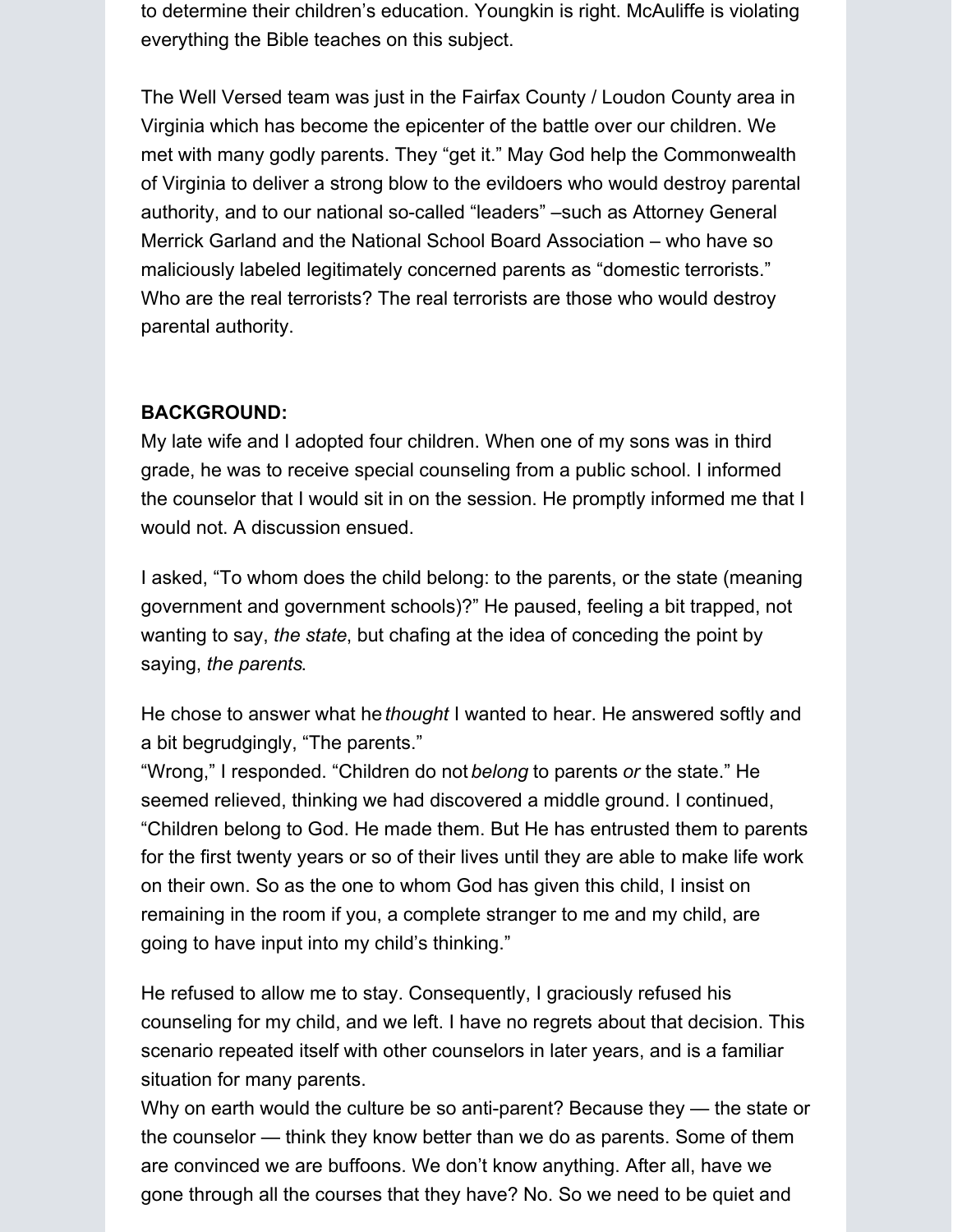let the experts talk.

### **THE ULTIMATE EDUCATOR AND PROTECTOR:**

Now, let me be clear: we had positive interactions with 99% of our children's teachers, but we certainly ran into the above-mentioned attitude on occasion, and we have had too many of our friends encounter this attitude among educators, occasionally with catastrophic results.

My (late) wife and I have had our children in public schools, private schools, Christian schools, charter schools, home schooling, and in "non-public placement" schools. Frankly, we have had great relationships with almost all of them. We have had remarkable teachers.

But there were times when we had to be firm with some counselors or administrators by saying, "We are the parents. We are the ones making decisions for our children and their well-being. You will invest in them for a short time, and we appreciate it. But we have invested in them since they were born (or adopted), and we will be with them until we die or until they die, whichever comes first. I would take a bullet for my children. You likely would not, nor do I expect you to. So, we plan to be involved in our children's lives and direct their education journey because (1) we revere God and He will hold us accountable some day for how we raised them, and (2) we will do anything to see them established as strong, godly, productive citizens who experience *the joy of learning*and make it a lifelong passion." Structured education is not an end in itself. The goal of formal education is to help people fall in love with learning, to experience *the joy of learning*, so they will become life-long learners.

The American contemporary statist (meaning state-owned and state-run) educational system has it totally wrong. The children belong to God, and God has designated parents — and parents only — to guide their education process. Those parents may contract with tutors or teachers to aid in their children's critical educational journey.

Although we had great experiences with all the forms of schooling mentioned above, we were partial to home schooling. Why? Because home schooling taught us how, as parents, *to turn every event into a joyous and invigorating learning experience.* It stirred the inquisitive nature within us, for parents and students alike. In fact, we were able to actually live out the Deuteronomy 6:7; 11:19 mandate to instill knowledge, truth, life lessons, reasoning ability, and even practical skills into our children throughout the day, making all of life a teachable moment.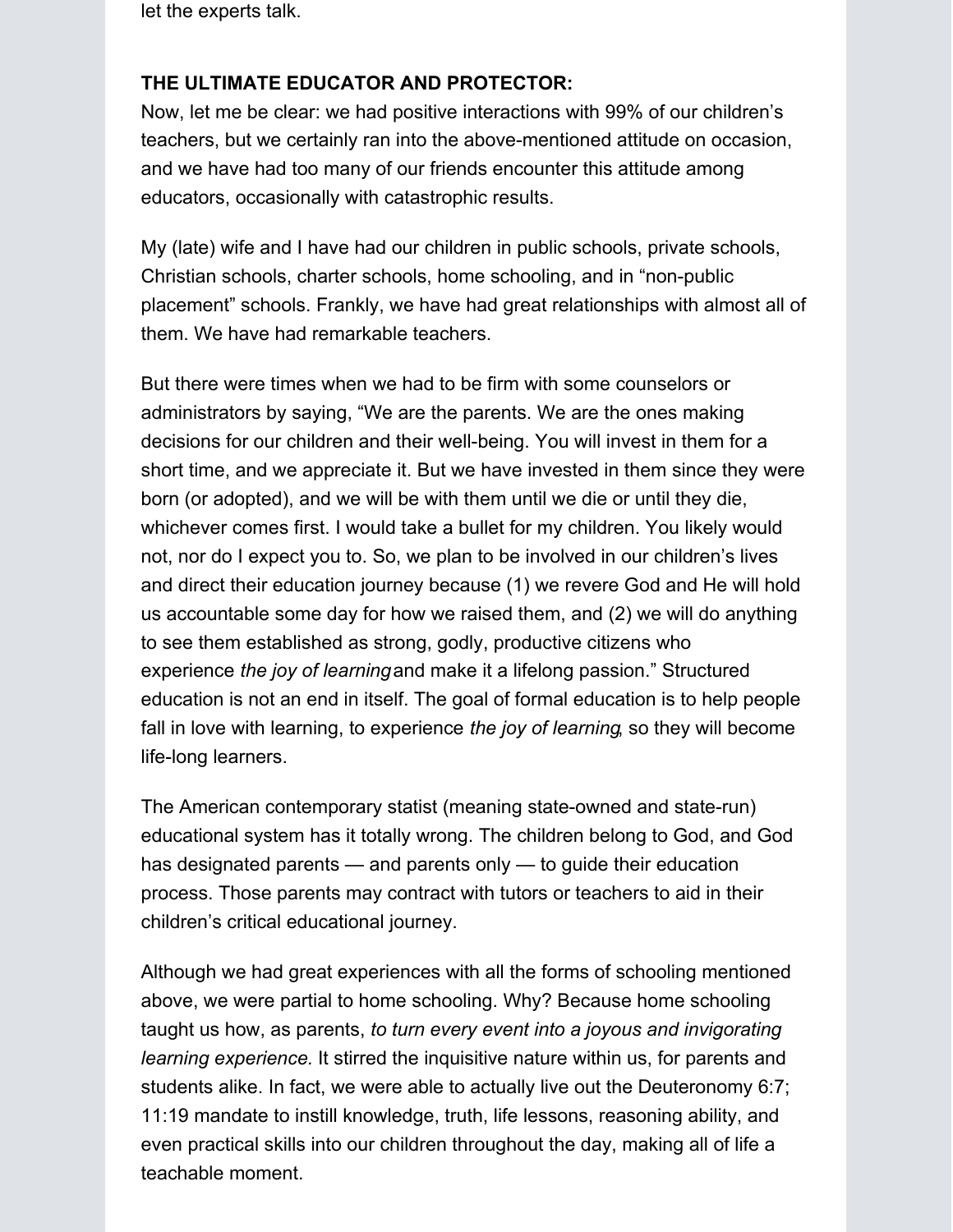Our degrees were not what made us good home schooling parents; it was our passion for making education fun and exciting. If school officials,

administrators, teachers, and board members realize that the children belong to God and have been entrusted to parents, the learning environment shifts from surviving to thriving. The American model and culture has it backwards. The state is not the ultimate educator and protector of my child. The parents are.

### **THE PARENT AS PRIMARY EDUCATOR AND GUARDIAN:**

According to the title of Hillary Clinton's book, our society would like us to believe that "it takes a village" to raise a child*.* A village *does* play a role, but it does *not* supplant the role of the parent. As Christians, we are called to teach our children diligently in the way they should go, in the principles and truth of God's Word. Psalm 127:3 says children are a reward from Him — a blessing and a gift. This blessing is entrusted to parents, not the village, and with that stewardship comes a great responsibility:

- Proverbs 22:6: "Train up a child in the way he should go, and when he is old he will not depart from it" (NKJV).
- Deuteronomy 6:6–7: "And these words that I command you today shall be on your heart. You shall teach them diligently to your children, and shall talk of them when you sit in your house, and when you walk by the way, and when you lie down, and when you rise" (NKJV).
- 3 John 1:4: "I have no greater joy than to hear that my children are walking in the truth." (NIV)

Parents have a responsibility to train their children in the ways of righteousness, as Ephesians 6:4 says. That responsibility includes discipline, instruction, training, and education. However, we have an educational system in America that often strips parents of rights and choices.

## **ELIMINATION OF PARENTAL RIGHTS:**

Allow me to give a most bizarre example. When I took my two daughters to get their ears pierced at an appropriate age, I had to sign forms. Yet in my state (California), those same two daughters could have an extremely serious medical procedure — an abortion — without my even knowing it.

Today, thirty-eight states require minors' parents to be notified when receiving an abortion, which means in twelve states parents have no right to even be notified when their minor child receives an abortion. And in some states, children can actually undergo a sex change operation as early as fifteen years of age, paid for by the state, *without any parental consent*.

The Departments of Health and Human Services and Education recently drafted a potential government policy statement on family engagement, stating in summary, "It is the position of the Departments [of HHS and Education] that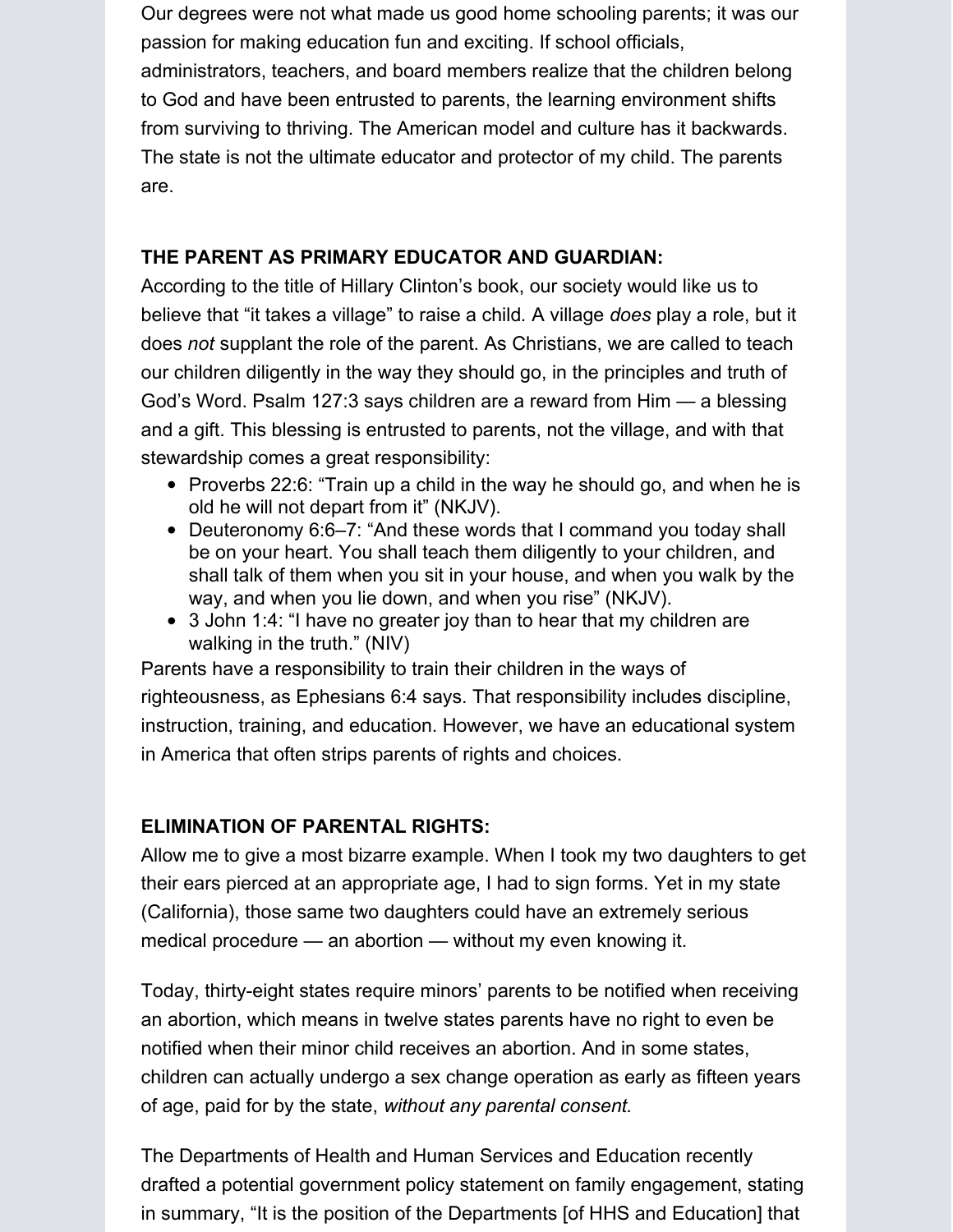all early childhood programs and schools recognize families as *equal partners* (italics added) in improving children's development, learning and wellness across all settings, and over the course of their children's developmental and educational experiences."

Notice: "equal partners." The government believes they have*equal rights* with the parent to care for the child! The underlying reasoning behind these new laws and statements removing parental authority is that the state and popular culture believe they know how to raise the child better than the parent.

This flies in the face of what Scripture teaches: that children are to submit in obedience to the parents and parents are called to give an account to God for those entrusted to them.

Colossians 3:20 states, "Children, obey your parents in every- thing, for this pleases the Lord." And, truth be told, our public education system growing more and more averse to Christian values and biblical principles is a tangible example of 2 Timothy 3:7. These expert educators are "always learning and never able to come to the knowledge of the truth." No wonder Scripture is quite clear: parents are to be the primary educators and equippers of their children, and have the right and obligation to do so. "Listen my son, to your father's instruction and do not forsake your mother's teaching" (Proverbs 1:8).

Parental rights are severely infringed on in the current American educational system.

#### **EROSION OF PARENTAL RIGHTS:**

This decline in parental involvement can be traced back to the early 1900s and a man named John Dewey, credited as the father of progressive education. Dewey was one of the authors of the *Humanist Manifesto*. Embracing humanism, he denied the existence of a creator and lawgiver and supported the beliefs of global government and world relativism. He was a key player in the founding of the National Education Association (NEA) and established much of the liberal doctrine the organization adheres to today (seen in the political candidates and policies it supports).

Dewey's focus was on the relationship between the individual and society. He developed a school curriculum that emphasized the child instead of the subject matter. Focus was equally distributed between the learning process and what was learned. You might be thinking, *Well that sounds good, right?* While it looks good in theory, it has had devastating consequences. This new method of learning overturned traditional education, which used to place all the emphasis on what was learned, not on a child-centered classroom.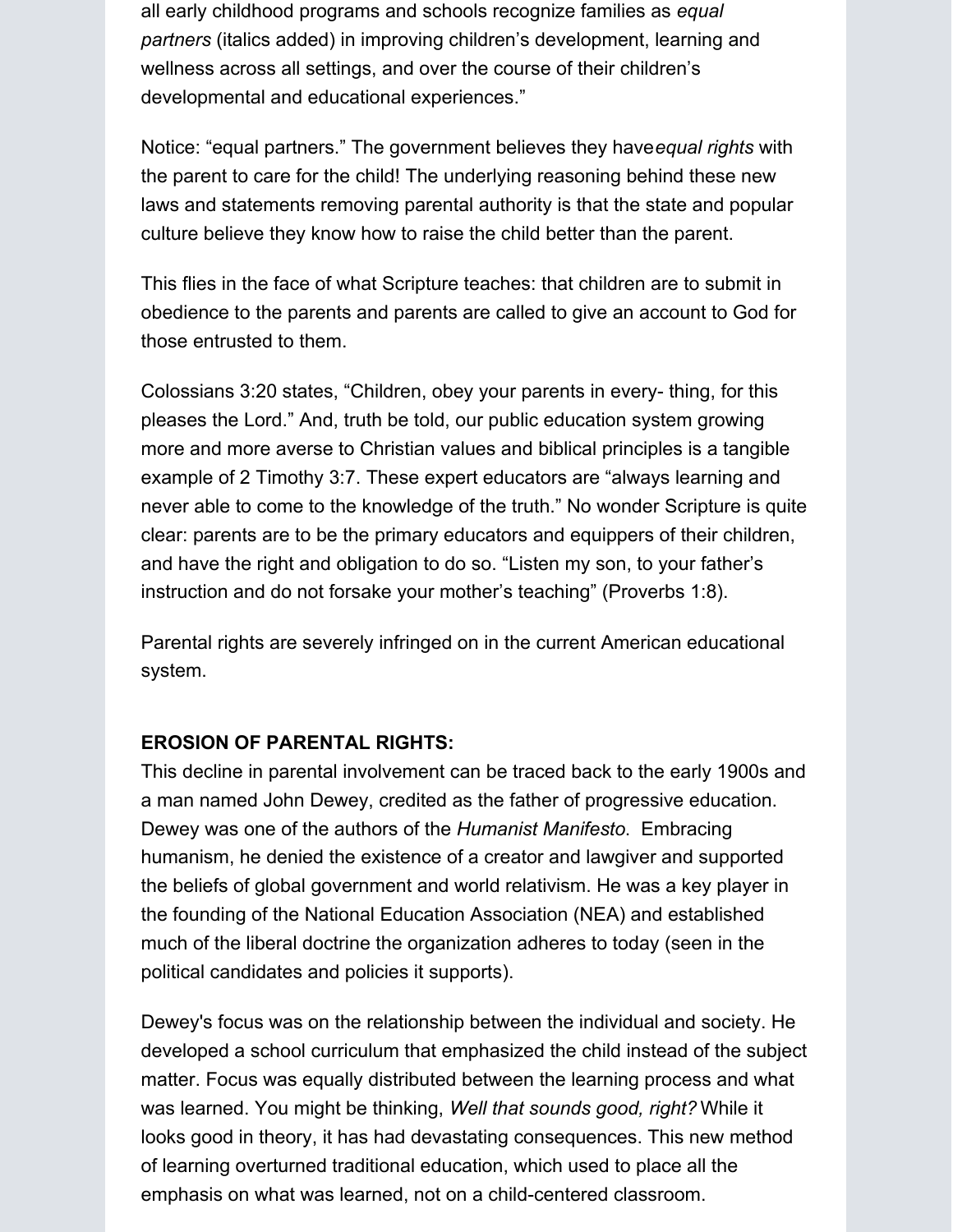Traditional education valued faith in a creator, moral absolutes, right and wrong, strict discipline, and hard work. However, these values, knowingly or unknowingly, were gradually cast aside as the focus on the child grew. The classroom became more about what the child thought was right and wrong rather than absolutes, and more concerned about protecting a child's fragile self-esteem than solid subject matter learning.

### **DEPARTMENT OF EDUCATION:**

It gets worse. Roughly eighty years after John Dewey's first education methods were established, the American Department of Education was formed. A cabinet-level department, with the Secretary of Education (appointed by the President) at its head, President Jimmy Carter signed this new department into law in 1979.

According to the Department of Education's website, the USDOE's mission is to "serve America's students — to promote student achievement and preparation for global competitiveness by fostering educational excellence and ensuring equal access."

While well-intentioned, this government-run department has stolen power from parents and local authority and, instead, created a federally-directed education system. One of the purposes of the department is "to increase the accountability of Federal education programs to the President, the Congress and the public."

## **SCHOOL CHOICE:**

In addition to the removal of biblically-founded character training in schools, another reason why America is failing its children is a lack of educational choices and equal opportunity. We have an educational system that discriminates against single mothers and the poor by limiting their options. The system we have is a system that allows wealth to determine a child's education. If you are fortunate enough to buy a home in a good school district, your child has a better chance of receiving a strong education. However, if you cannot afford to live in a good district or pay for a private school, you have no choice but to send your child to the school located in your neighborhood, even if it's a poor performing school.

In America, we have a free-market economy where we have choices, but that hasn't been the case when it comes to education. Thankfully, parents' growing desire for quality education and choices for their children has led to the development of other options: charter schools and home schooling.

Charter schools began in the early 1990s as a variation of the public school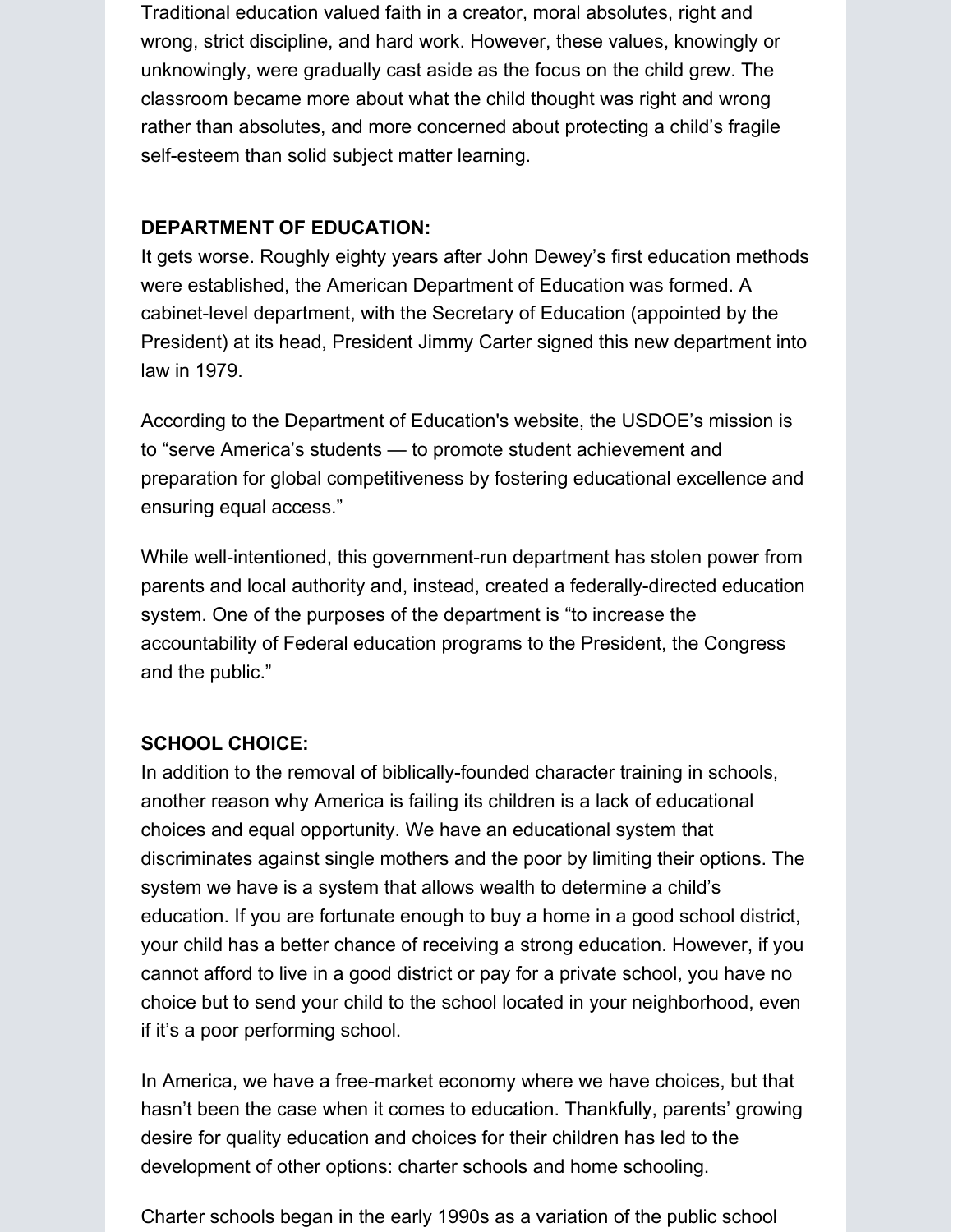system. These schools provide the educators extensive freedom from many of the regulations found in traditional public schools. Parents can choose what school best fits their child's needs and interests. We now have charter schools that specialize in science, mathematics, technology, the arts, or other fields of interest.

Currently 2.75 million students attend charter schools in the United States. In the last ten years, we have seen charter school enrollment increase by 225%, and the number of charter schools increase by a whopping 118%. The demand has become so great that school acceptance depends on a lottery system; thousands of children are placed on waiting lists. In California during the 2012– 2013 school year, over 49,000 students were placed on a waiting list, with 15,000 waiting students in Los Angeles alone.

The demand is great because charter schools are a sliver of opportunity and one choice closer to a free-market education system. The suffocating restraint of the teachers' unions is slowly being broken, giving parents the right to be, well, parents.

There is, however, another choice for parents. Those who are able to stay home with their children can provide in-home education through a wide variety of solid curricula, as well as local home schooling organizations that are incredibly well-equipped to ensure their child is adequately educated with a Christian worldview and the skills needed to tackle the challenges they will face in their lives.

We've allowed ourselves as parents to be bumped from the "table." We've allowed policy makers, school administrators, and self-interested teachers' unions to decide what's best for our children. This needs to change. Now

.

**Virginia residents:** Please elect a governor who know that parents were given – by God – the authority to determine their own children's influences and education! This is not a Republican vs. Democrat issue. This is Right vs. Wrong. This is Good vs. Evil.

*Remember! Your support of Well Versed makes it possible for us to bring to you the World Prayer Network, founded in November 2020 by Mario Bramnick, my wife, Rosemary, and myself.*

*For a donation of any amount, you can have a beautiful Biblical calendar. Click here: <https://www.wellversedworld.org/2021-2022-biblical-calendar/>*

*For designated donations, you can have a remarkable shofar from Israel. Click here: <https://www.wellversedworld.org/shofar-2021/>*